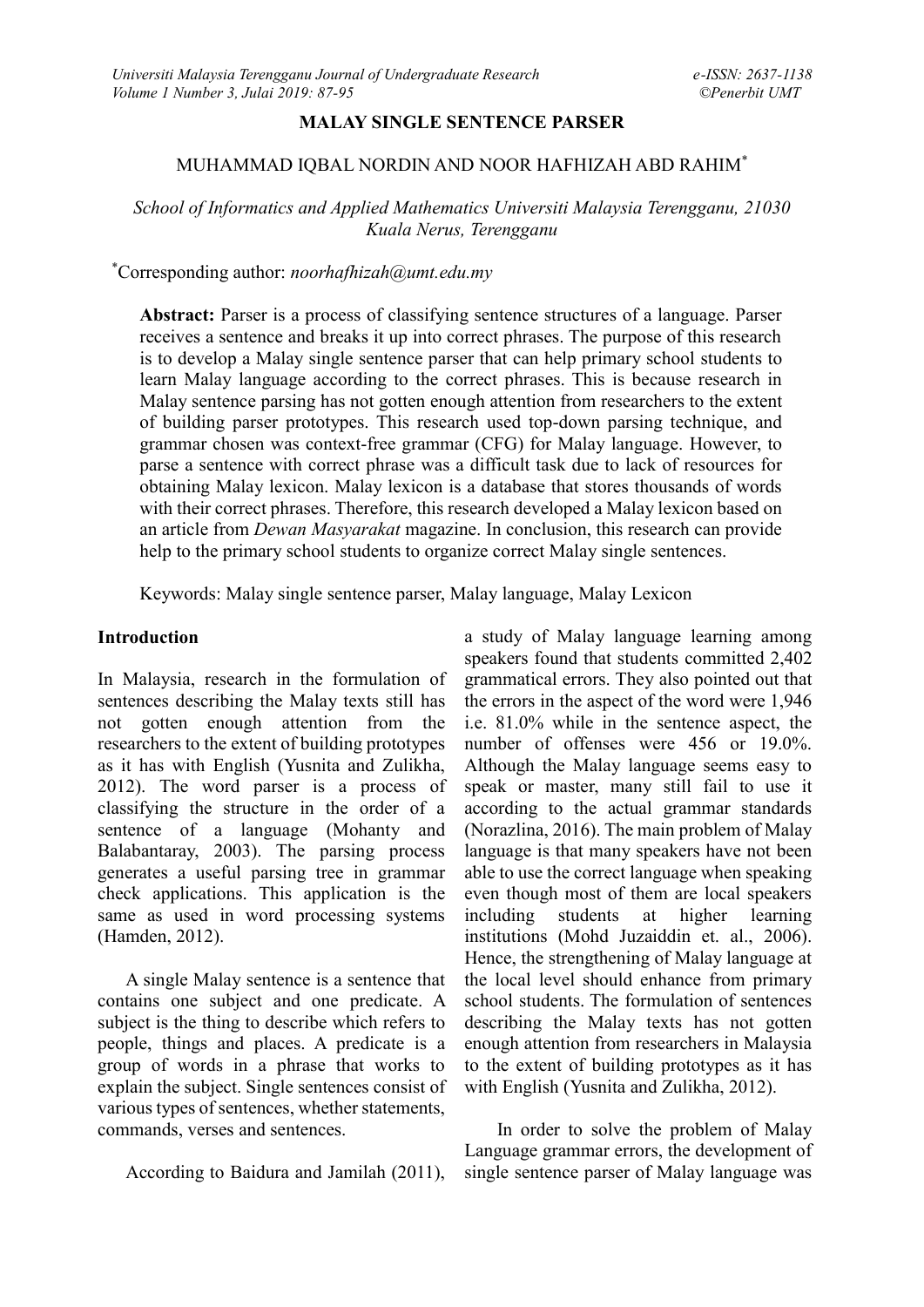developed. This parser receives an instruction from the user i.e. single sentence of Malay and classifies the sentence according to the grammar phrase. The built-in parser only receives instructions in the form of a single Malay sentence, classifies the sentence according to the grammatical phrases, and confirms the correct or incorrect sentences. The target group for this parser is primary school students.

## **Related Works**

This section focuses on research conducted by other researchers. There are five research papers selected to be discussed, namely Suzaimah Parser (Suzaimah, 2002), Juzaiddin Parser (Mohd Juzaiddin, 2006), Ahmad Parser (Ahmad, 2007), Hafhizah Parser (Noor Hafhizah, 2011), and BMTutor by Yusnita and Zulikha (2012).

## *Suzaimah Parser*

Suzaiman Parser was one of the Malay parsers that was built by one of the Universiti Putra Malaysia researchers (Suzaimah, 2002). This parser analysed sentences in syntax by using the top-down parsing method. This study did not involve the analysis of sentences in a semantic way to study the structure of the sentences included. Therefore, this parsing function was limited to only defining whether a sentence entered into the parsing system was valid or not.

This parser was built as a starting point because the parser was limited to the basic Malay texts such as single sentences and plural sentences using the parallel logical system function. This study used context-free grammar through the implementation of prologue clauses generated. This parser system was not tested on any real parallel computer. This is because the prologue language used was simply a simulation for logical parallelism.

The sentences entered in this parser would be interpreted by a natural language processing system to determine the validity of the sentence structure. The parsing of a given sentence depended on the grammatical structures formed through the prologue clause in this parser system. In conclusion, this study proved that prolog method is suitable for use in the development of natural language processing for Bahasa Melayu.

# *Juzaiddin Parser*

A group of researchers led by Mohd Juzaiddin Ab. Aziz (Juzaiddin et al, 2006) developed the parser. The parser used the Finite-State Automata (FSA) method and created a grammatical technique that did not require the lexical process to get a Part-Of-Speech (POS) sign for each processed word. Therefore, the purpose of this study was to classify the order of the sentences inserted using pattern techniques until a valid Malay sentence was established.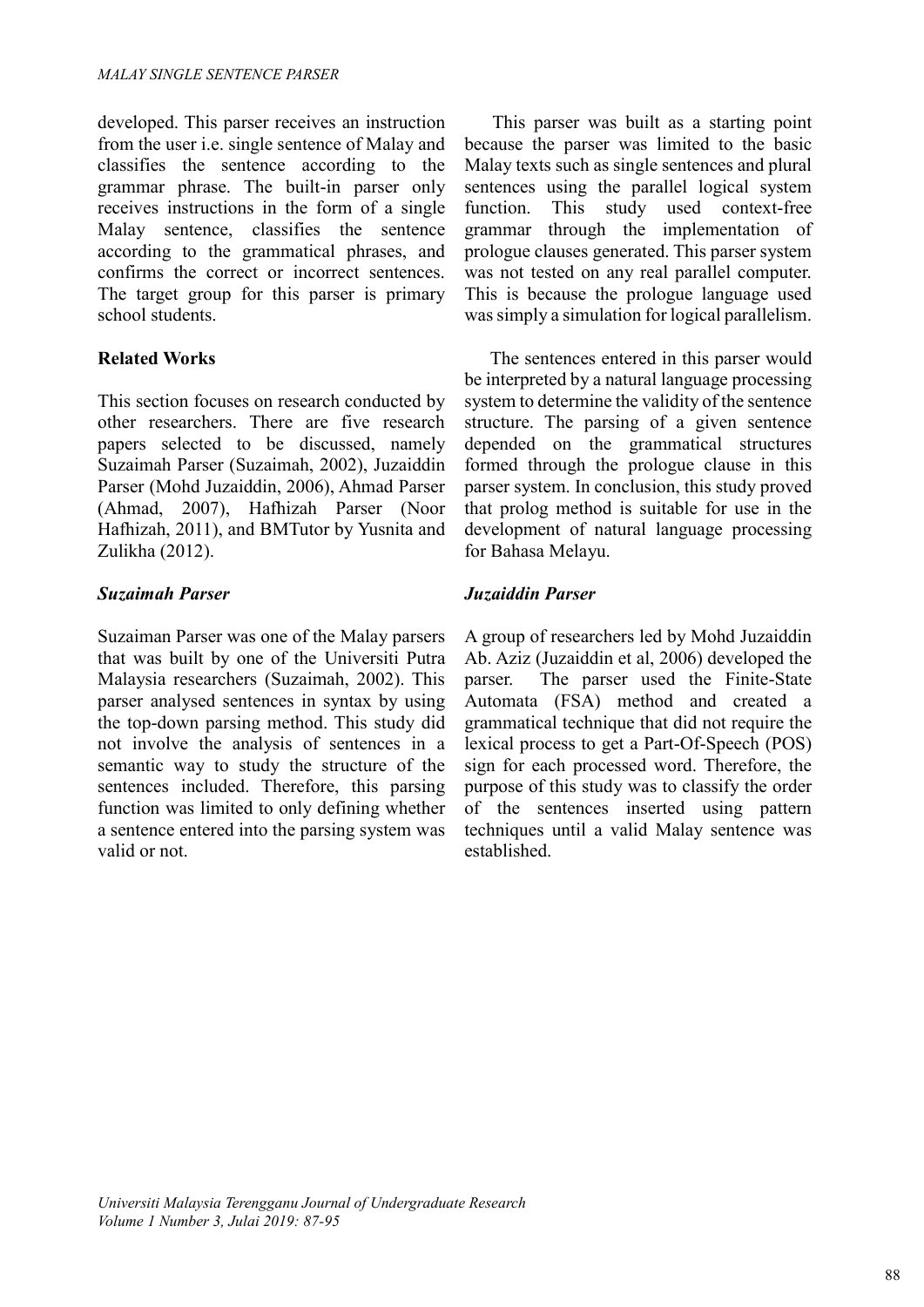

Figure 1: Juzaiddin Parser framework

# *Ahmad Parser*

This parser was developed by a group of researchers from Petronas University Technology led by Ahmad Izuddin Zainal Abidin (Ahmad et al., 2007). This parser was a type of syntax parser using top-down parsing method. The purpose of this parser was to improve the existing parser by confirming the first sentence grammar. Another feature of this parser was to produce a parse tree based on the sentence entered if the sentence was grammatically valid

This parser used context-free grammar and prioritized the semantic part. In the semantic part, the Malay word was divided into two uses namely for human consumption and animal use. Some examples of special words for humans were *mengandung*, *memasak* and *memotong*. Meanwhile, examples of special words for animals were *meragut* and *bunting*. This parser could reduce the confusion of the use of words in the semantic part. Figure 2 shows the framework of this parser.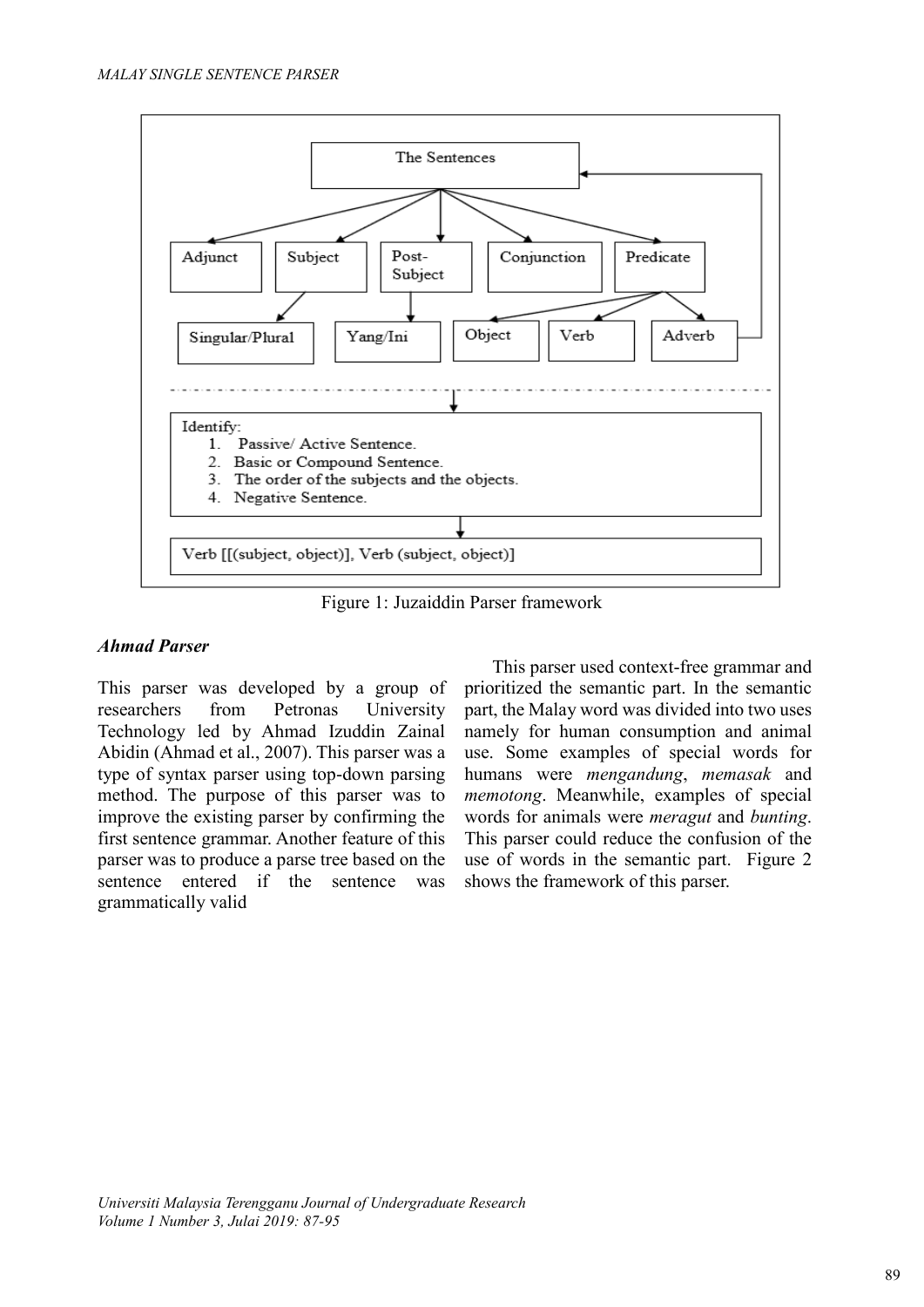

Figure 2: Ahmad Parser framework

# *Hafhizah Parser*

This parser was developed by one of the researchers from the University of Malaya, Noor Hafhizah Abd. Rahim, for her Master's degree (Noor Hafhizah, 2011). This parser was a syntactic type and used top-down decoding method. The purpose of this parser was to solve the problem of statistical parser, which was limited to Malay. In addition, this parser would generate a parse tree and would issue a parse tree, which recorded a high probability of value.

Figure 3 illustrates the framework for this parser. This parser used context-free grammar and emphasized the basic Malay verses. It improved the problems arising from synthesis of syntax using statistical method. This is because the syntactic method could not solve the confusion of the sentence structure. The statistical method used the probabilistic disclosure that applied to grammar in the decomposition. The advantages of this parser was in making the probable value calculation for each given sentence.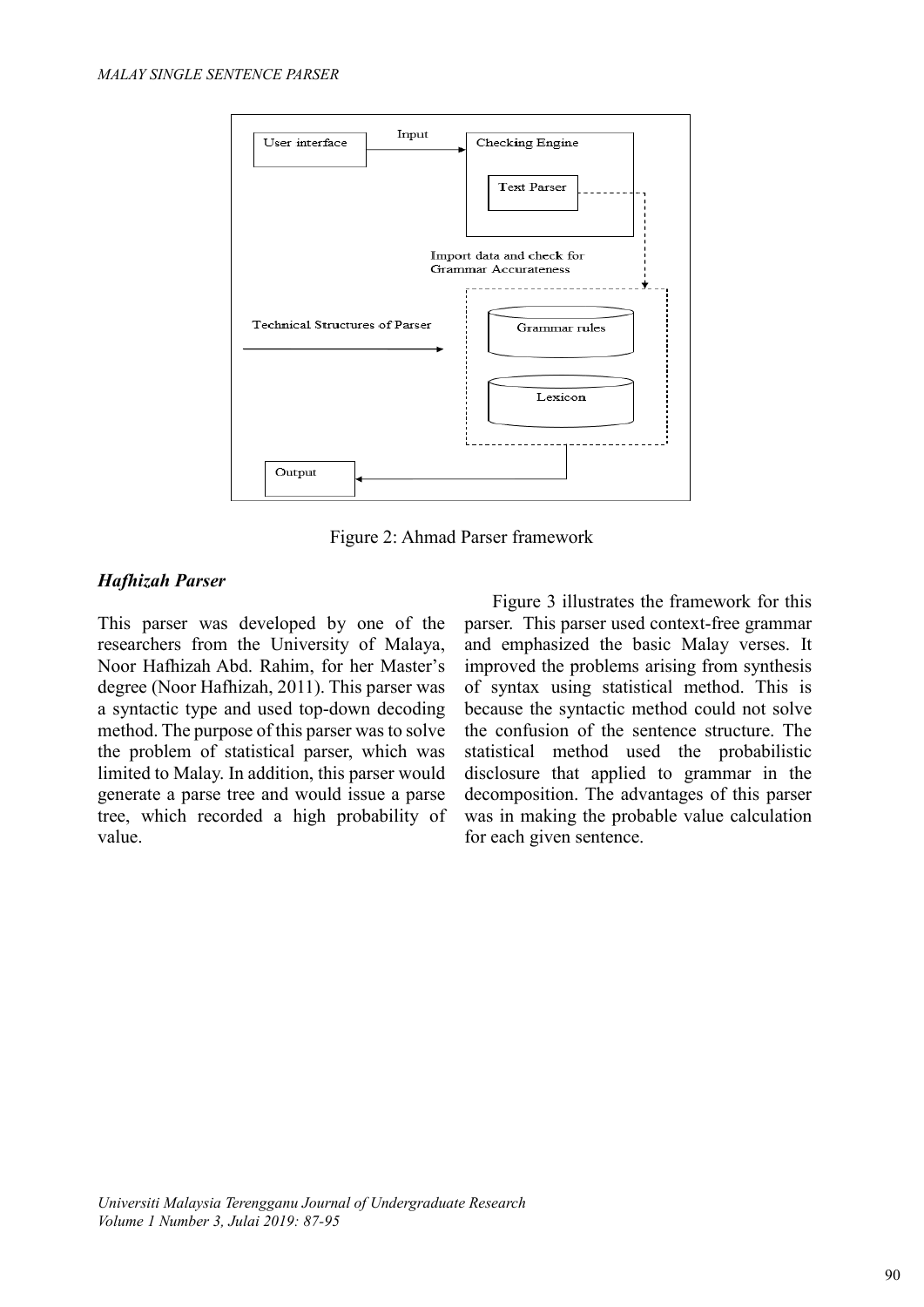

Figure 3: Hafhizah Parser framework

# *BMTutor*

Two researchers from Universiti Utara Malaysia, Yusnita Muhamad Noor and Zulikha Jamaludin, developed BMTutor (Yusnita & Zulikha, 2012). This parser was syntactic and used context-free grammar. This parser used the token method by correcting Malay language errors using tokens, checking words, marking the Part-Of-Speech (POS) signs, confirming and matching the grammatical

words described. Additionally, this parser would propose corrections and issue correct Malay words. This parser also worked to produce a parse tree and summarize the correct sentence based approximately on the sentence in the parse tree. Figure 4 shows the framework of this application.



Figure 4: BMTutor Framework

# **Methodology**

This section covers some of the research's processes and illustrates the framework of this

*Universiti Malaysia Terengganu Journal of Undergraduate Research Volume 1 Number 3, Julai 2019: 87-95*

Malay Single Sentence Parser. The framework of this study was designed to facilitate the planning of this research project in accordance with the designated plan. It is highly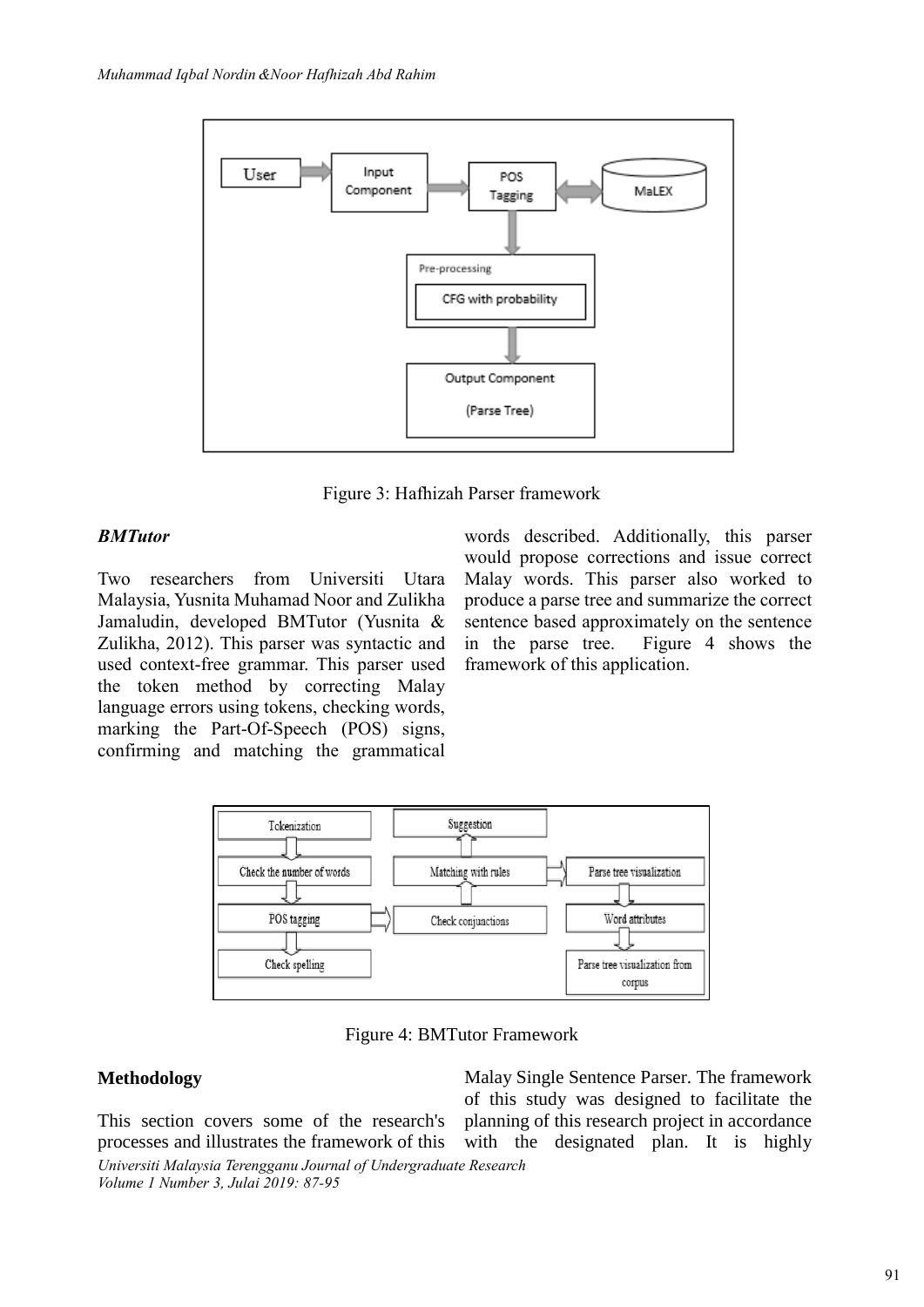recommended to avoid such things beyond the project's deadline. Figure 5 shows the framework of this study.



Figure 5: Malay Single Sentence Parser framework

 User enters a single sentence into the parser. The input undergoes three parts of preprocessing where the first part is the removal of punctuations. This part removes all punctuations detected by the parser. Next, parser removes any stop words at the sentence such as *ialah*, *adalah* and *sedang*.

The final process is tokenization. Tokenizer splits the sentence into a few words. POS tagging process classifies the structure of the sentence referred to words in Malay Lexicon. Then, parser engine checks the structure of the sentence and displays the parse tree as output. The processes are illustrated in Figure 6 using an example of a sentence "*Ali sedang bermain bola*".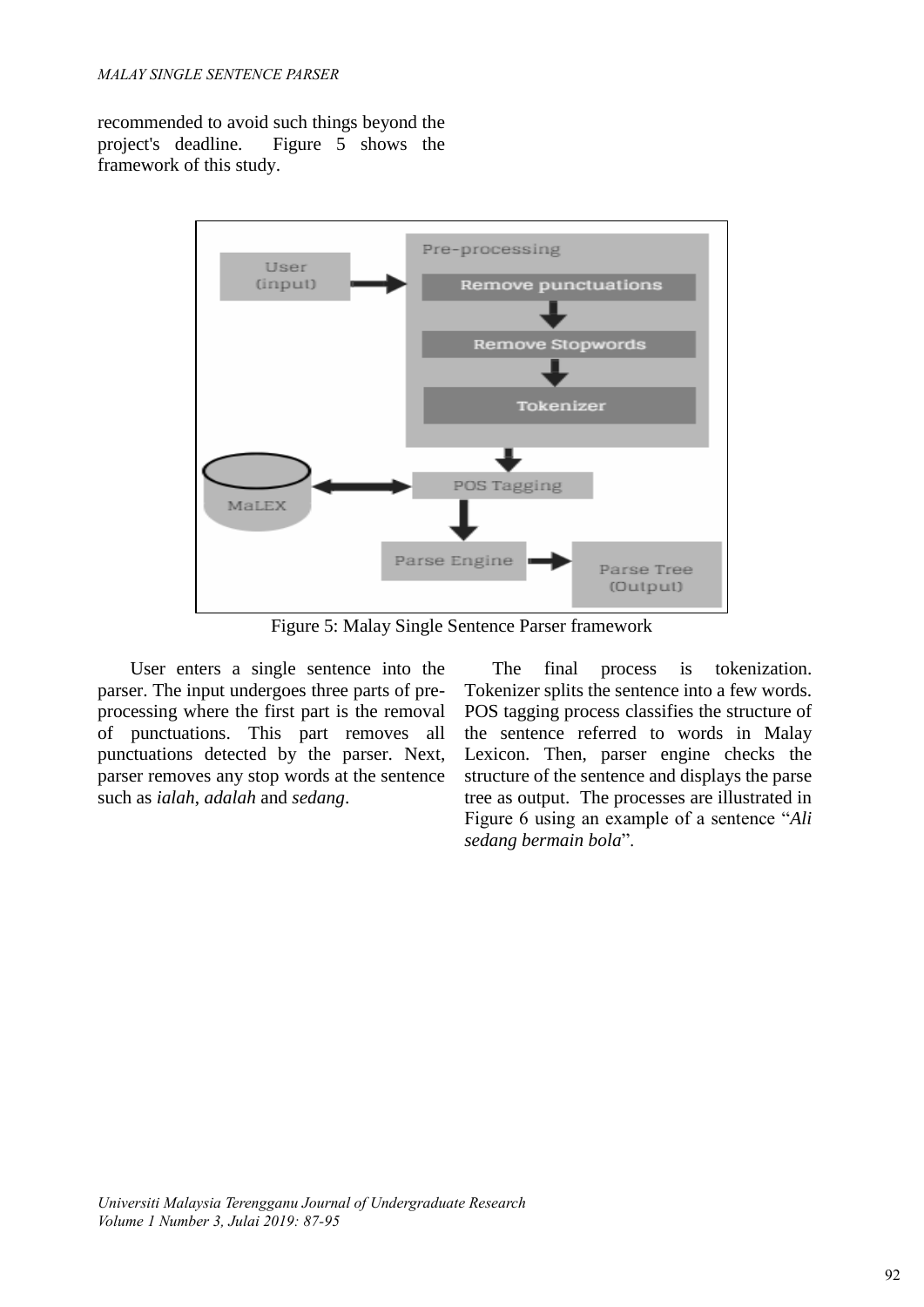

Figure 6: The processes in Malay single sentence parser

### **Result and Discussion**

One of the main objectives of this study is to construct a single sentence of Malay. The evaluation to test the accuracy of the parser was done with three different metrics, namely recall, precision, and f-score (Carroll et al. 1998).

Precision technique was selected because this technique was best suited for this small sculpture study. While other techniques are very popular and have proved to be very accurate based on the results of previous studies, they were not appropriate for this study because the sample data was not suitable as a guide and there were time constraints in the evaluation of this parser.

A total of 41 single sentence samples were used to test the parser. The paragraph was derived from an expert, the Excellent Language Teacher, based on the citation of the *Dewan Masyarakat* magazine (Zahid, 2010). The parser recorded only 30 verses described correctly, while 11 more sentences were described as inaccurate by the parser. The precision of this parser was calculated using Precision technique and multiplied by 100. The parser recorded a percentage accuracy of 73.17%.

The formula: 
$$
Precision = \frac{Correct\_sentence}{Number\_of\_sample\_date} \times 100
$$
  
The result of experiments: 
$$
Precision = \frac{30}{41} \times 100 = 73.17\%
$$

This accuracy was low as the parser only excerpts only. allowed the sentences entered based on constraint in obtaining the Malay Language Besides that, there was

*Universiti Malaysia Terengganu Journal of Undergraduate Research Volume 1 Number 3, Julai 2019: 87-95*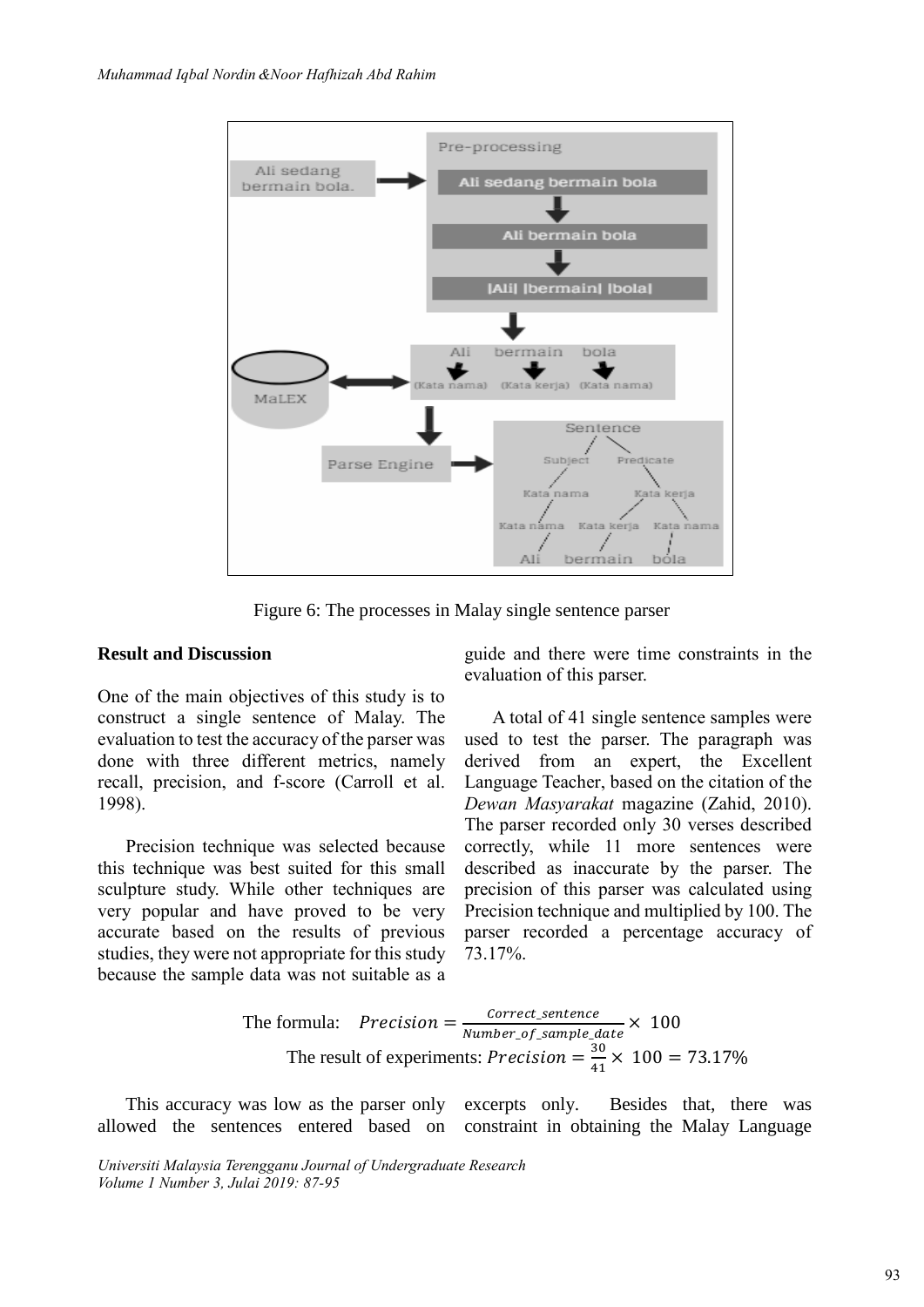Lexicon provided by *Dewan Bahasa dan Masyarakat*. Additionally, the parser only classified the subject according to the subject and the predicate based on the words. Sentences having multiple words in the subject area were considered inaccurate if the words entered did not meet the criteria. Furthermore, the parser was not able to distinguish between words used for humans and animals. For example, the word *ragut* has two different meanings; for humans it means steal while for animal it means eat.

# **Conclusion**

As a conclusion, a parser for Malay single sentence is presented. This parser is intended to help primary school students to understand the structure of a single Malay sentence. This parser serves to classify the structure of the sentence according to the correct phrases and remove it in the form of a parse tree easily understood. Students can identify the subject and predicate contained in a single sentence. In addition, this parser also serves to classify the special nouns found in the verse. However, this parser needs some improvements; for example, it should differentiate between the subjects and predicates without relying on words. In addition, this parser should also focus on parsing ambiguous words in order to distinguish the words used for humans and animals.

# **References**

- Ahmad I. Z. Abidin, Yong, S. P., Rozana Kasbon & Hazreen Azman, (2007). Utilizing Top-Down Parsing Technique In The Development of a Malay Language Sentence Parser, Proceeding of the 2nd International Conference of Informatics, Universiti Malaya, Kuala Lumpur.
- Baidura, K. & Jamilah, R. (2011). Analisis Kesalahan Tatabahasa Bahasa Melayu dalam Karangan Pelajar Asing di Sebuah Institusi Pengajian Tinggi Awam. Ms.Tesis. Universiti Islam Antarabangsa, Selangor.
- Carroll, J. Briscoe, T. & Sanfilippo, A. (1998), Parser Evaluation: A Survey and a New Proposal, Proceedings of the First International Conference on Language resources and Evaluation, pp. 447-454.
- Hamden, B. (2012). Morfologi dan sintaksis. Retrieved on 7 November, 2012, from http://hamdenbakar.blogspot.my/2012/11/m orfologi-dan-sintaksis-1.html
- Mohanty, S., & Balabantaray R. C. (2003), Intelligent Parsing In Natural Language Processing, 8th International Workshop of Parsing Technologies.
- Mohd Juzaiddin, A.A. et. al., (2006). Pola Grammar Technique For GrammaticalRelation Extraction In Malay Language, Malaysian Journal of Computer Science, Vol 19, No. 1, pp. 59-72, University of Malaya.
- Noor Hafhizah, A. R. (2011). A statistical parser to reduce structural ambiguity in Malay grammar rules, Ms Tesis. Universiti Malaya, Kuala Lumpur.
- Norazlina, M.K. (2016). Bahasa Melayu Gagal Bahasa Inggeris Lemah. Retrieved on 29 February, 2016, from https://www.hmetro.com.my/node/118888.
- Suzaimah, R. (2002). Reka bentuk dan implementasi suatu penghurai bahasa Melayu menggunakan sistem logik selari. Universiti Putra Malaysia, Selangor.
- Yusnita, M. N. & Zulikha, J. (2012). Parser with sentence correction for Malay language (BM). Proceeding of International Conference on Information and Knowledge Management, 138-142.
- Yusnita, M. N. & Zulikha, J. (2012). Malay Parse Tree Sentence Visualation (BMTUTOR). ARPN Journal of Engineering and Applied Sciences, 13116- 13124.

*Universiti Malaysia Terengganu Journal of Undergraduate Research Volume 1 Number 3, Julai 2019: 87-95*